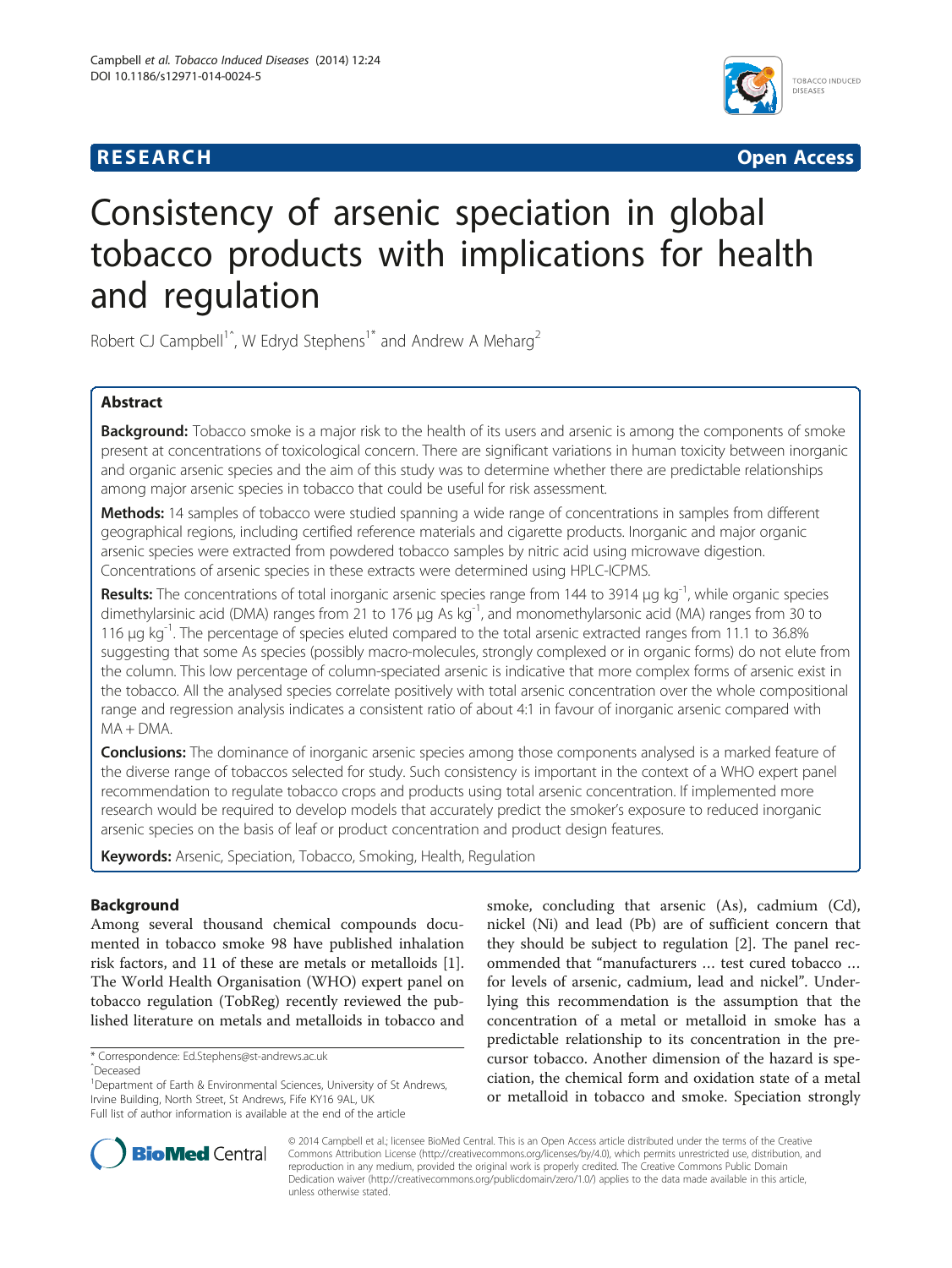influences bioavailability, reactivity with cellular materials and detoxification mechanisms, and ultimately toxicity.

This paper focuses on arsenic, one of the four metals and metalloids currently proposed for regulation [\[2](#page-6-0)] and addresses the variability in chemical speciation of arsenic in 14 tobacco products sampled from a wide range of geographical localities and As concentrations. Studies of the risks associated with dietary exposure to arsenic tend to emphasise two aspects of its speciation, namely the chemical species (primarily whether present as organic and/or inorganic compounds) and oxidation state (As (III) or  $(As(V))$ , or some combination). There is now a large body of evidence that implicates inorganic As(III) species in human toxicity associated with exposure to arsenic in the gastrointestinal tract, however the variable risks of exposure to arsenic species during inhalation are less well characterised [[3,4\]](#page-6-0). Nevertheless long-term, low-dose exposure to inorganic arsenic by whichever pathway is implicated in increased mutagenesis [\[3](#page-6-0)] and habitual smoking may involve decades of low-dose exposure. Estimates of the fraction of total arsenic released into smoke during tobacco combustion falls in the range 9-16% [\[5\]](#page-6-0) suggesting that hundreds of ng of As per cigarette could be transferred although measured quantities in machine smoking using low arsenic products indicate that transference ranges from  $\langle 1 \rangle$  ng to about 70 ng per cigarette [\[6](#page-6-0)-[9](#page-6-0)]. It should be noted that tobacco is not the only determinant of arsenic in smoke, cigarette design (tobacco mass, cigarette length, packing, filter ventilation, etc.) also has a major influence on transference [\[9\]](#page-6-0). Supporting the calls for arsenic regulation are the recent findings that arsenic in smoke condensate is present primarily in the As(III) oxidation state [[10](#page-6-0)] largely as inorganic species [\[11\]](#page-6-0), i.e. potentially the most toxic form. Notwithstanding these findings, the inter-relationships between arsenic concentrations and the species makeup in both tobacco and smoke are not yet established.

Various approaches to the speciation of arsenic in tobacco and smoke have been published recently, utilising HPLC-ICPMS and synchrotron XANES methods [[10](#page-6-0)-[13](#page-6-0)]. These authors established 89% of the total water-soluble arsenic in US Reference Cigarette 3R4F is inorganic, dominantly in the As(V) oxidation state, with indications of minor quantities of less toxic organic species including dimethylarsinic acid (DMA) and monomethylarsonic acid (MA) [\[11,12\]](#page-6-0) with Zhang et al. also identifying significant quantities of arsenobetaine and arsenocholine [[13](#page-6-0)]. They also demonstrated that arsenic transported in smoke takes the form of more toxic As((III) species, probably as the result of combustion-related reduction [\[10\]](#page-6-0).

It is not known whether these results can be extrapolated to global cigarette tobaccos and here we address this question using tobaccos chosen to represent the typical range of arsenic concentrations sampled from diverse

global localities and analysed using a HPLC-ICPMS. The goal is to quantify any predicable relationships among the arsenic species for incorpatoration in quantitative risk assessment of different tobacco products.

## Methods

## Samples

14 tobacco samples were selected for study including reference materials, authentic commercial US, UK and Chinese cigarette brands, and counterfeit cigarettes seized by UK Customs chosen for their elevated levels of As [\[14\]](#page-6-0). These samples and their geographical locations (where known) and concentration ranges are shown in Table [1.](#page-2-0)

## Quality control and assurance

CTA-OTL-1 and CTA-VTL-2 (Institute of Nuclear Chemistry and Technology, Warsaw, Poland) are certified reference materials of powdered tobacco for trace element concentrations in Oriental and Virginia tobacco leaves respectively [[15](#page-6-0)-[17\]](#page-6-0). GBW08514 and GBW08515 (National Institute of Metrology, Beijing, China) are tobacco reference standards for some trace elements (not including As) in tobacco [\[18](#page-6-0)] while 1R4F and 1R5F (University of Kentucky, Lexington, USA) are reference cigarettes typical of US low tar and ultra-low tar products used for smoking experiments. 1R4F has  $9.9 \pm 0.4$  mg cig<sup>-1</sup> tar and  $0.76 \pm 0.03$  mg cig<sup>-1</sup> nicotine and 1R5F has  $3.3 \pm$ 0.4 mg cig<sup>-1</sup> tar and  $0.31 \pm 0.1$  mg cig<sup>-1</sup> of nicotine) [[19](#page-6-0)]. While only two of these reference tobaccos have certified values for As concentration all six were selected for study as they represent homogenous powder and tobacco samples of different provenance which are easily obtainable by other laboratories. No certified reference materials for As speciation in plant materials had been formally validated at the time the analyses were conducted.

Blanks and a single sample were analysed in triplicate, and the reference materials were analysed in duplicate for elemental concentrations and species extraction. A standard mix of As(III), As(V) (both Sigma, St Louis, USA), DMA and MA (both Argus Chemicals, Vernio, Italy) in concentrations of 5  $\mu$ g l<sup>-1</sup> was prepared for calibration of the elution sequence.

## Elemental and extract arsenic concentrations

Sample preparation followed a modification of an established procedure [[20\]](#page-7-0). Sample (0.250 g) was weighed into Teflon vessels (DAP-80s, Berghof GmbH, DE), with 10.0 ml nitric acid (70% v/v) and the reaction accelerated in a pressure- and heat-controlled microwave digestion system (Speedwave MWS-3+, Berghof, DE) programmed to ramp temperature from 120 to 170°C over a 55-min cycle, pressure limited to 30 bar. Samples were then diluted to 0.250 l (a total dilution factor of 1000) with double de-ionised water (Q-gard 1 Gradient A10, Millipore, FR).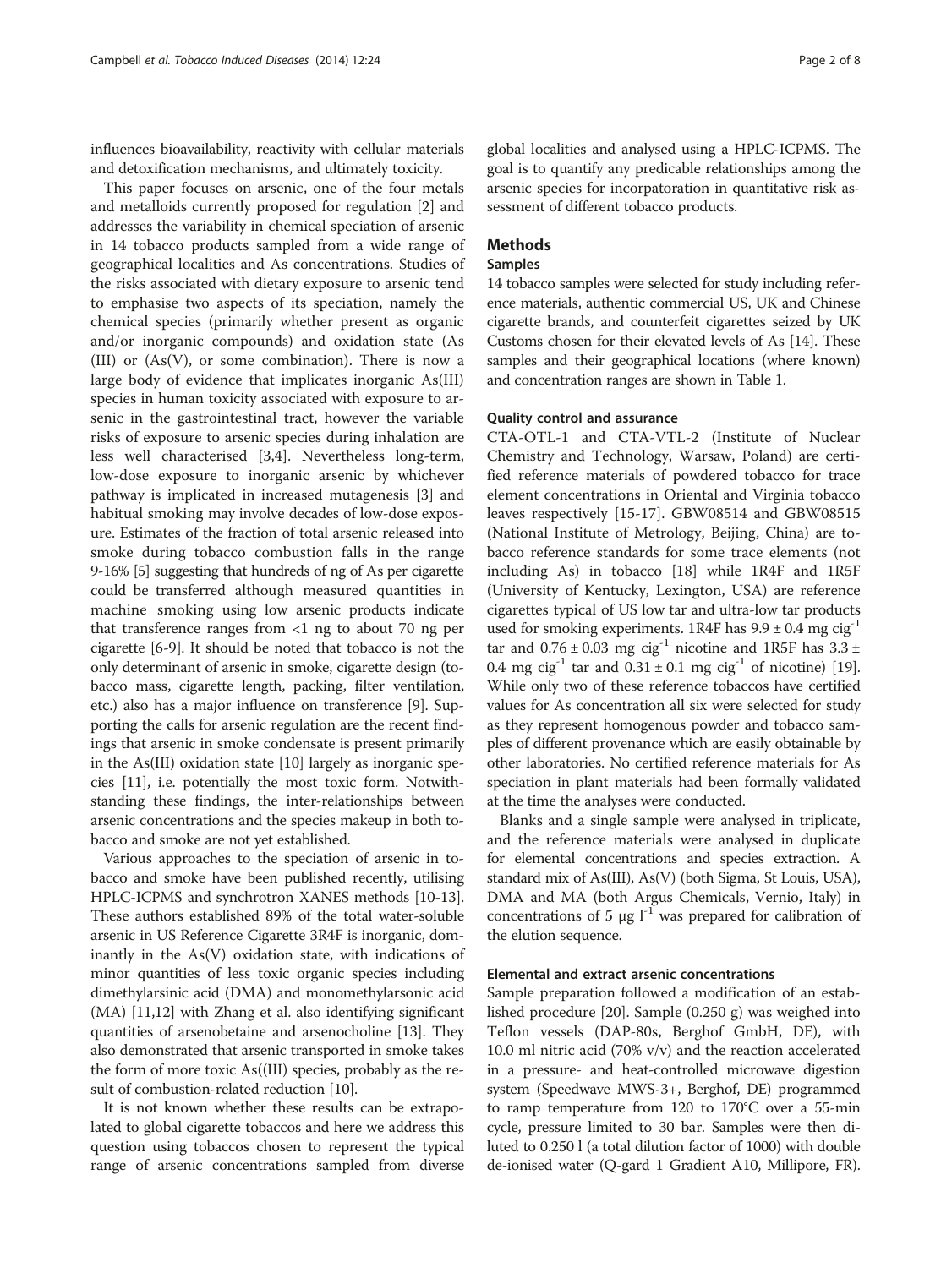<span id="page-2-0"></span>

| Sample         | <b>Rationale for selection</b>                           | <b>Total</b><br>As       |               | <b>Species</b>   |               |                                                                                                                                                                                                                 |                |                             |                |                   | <b>Extracts</b>    |                | <b>Extract</b> |
|----------------|----------------------------------------------------------|--------------------------|---------------|------------------|---------------|-----------------------------------------------------------------------------------------------------------------------------------------------------------------------------------------------------------------|----------------|-----------------------------|----------------|-------------------|--------------------|----------------|----------------|
|                |                                                          |                          |               | <b>DMA</b>       |               | ΜA                                                                                                                                                                                                              |                | Organic As $\Sigma$ As spec |                |                   | As                 |                | efficiency %   |
|                |                                                          | $\mu$ g kg <sup>-1</sup> | n.            | $\mu$ g kg- $^1$ | n             | $\mu$ g kg $^{-1}$                                                                                                                                                                                              |                | $n \mu g kg^{-1}$           |                | $n \mu g kg^{-1}$ | $\mu$ g kg $^{-1}$ | n              |                |
| Reference      |                                                          |                          |               |                  |               |                                                                                                                                                                                                                 |                |                             |                |                   |                    |                |                |
| CTA OTL-1      | CRM Oriental Tobacco Leaf (Bulgaria)                     | $611 \pm 41$             | 2             | $31 \pm 1$       | 2             | $<$ LoD                                                                                                                                                                                                         |                | $127 \pm 8$                 | $\mathcal{L}$  | 158               | $304 \pm 3$        | $\overline{2}$ | 25.9           |
| CTA VTL-2      | CRM Virginia Tobacco Leaf (Bulgaria)                     | $1008 \pm 39$            |               | 2 $54 \pm 6$     |               | $2 <$ LoD                                                                                                                                                                                                       | $\mathbf{1}$   | $256 \pm 17$                | 2              | 310               | $569 \pm 59$       | $\mathbf{2}$   | 30.8           |
| 1R4F           | Research Cigarette typical of US low<br>tar blends       | $465 \pm 3$              |               | 2 $24 \pm 4$     | $\mathcal{P}$ | $<$ LoD                                                                                                                                                                                                         | $\mathbf{1}$   | $96 \pm 2$                  | $\mathcal{P}$  | 120               | $209 \pm 3$        | $\mathcal{P}$  | 25.8           |
| 1R5F           | Research Cigarette typical of US<br>ultra-low tar blends | $318 \pm 10$             |               | 2 $37 \pm 5$     |               | $2$ <lod< td=""><td><math>\mathbf{1}</math></td><td><math>78 \pm 26</math></td><td><math>\mathcal{P}</math></td><td>115</td><td><math>154 \pm 8</math></td><td><math>\mathbf{2}</math></td><td>36.2</td></lod<> | $\mathbf{1}$   | $78 \pm 26$                 | $\mathcal{P}$  | 115               | $154 \pm 8$        | $\mathbf{2}$   | 36.2           |
| GBW 08514      | Chinese tobacco standard                                 | 656                      |               | 26               |               | 30                                                                                                                                                                                                              |                | 112                         | 1.             | 168               | 310                | 1              | 25.6           |
| GBW 08515      | Chinese tobacco standard                                 | 429                      |               | 23               | 1             | $<$ LoD                                                                                                                                                                                                         | $\mathbf{1}$   | 62                          | 1              | 85                | 191                |                | 19.8           |
| <b>Samples</b> |                                                          |                          |               |                  |               |                                                                                                                                                                                                                 |                |                             |                |                   |                    |                |                |
| B <sub>1</sub> | Major US brand                                           | 443                      |               | 39               |               | $<$ LoD                                                                                                                                                                                                         | $\mathbf{1}$   | -79                         | $\mathbf{1}$   | 118               | 192                |                | 26.6           |
| B <sub>2</sub> | Major UK brand                                           | 191                      | 1             | 23               | 1             | $<$ LoD                                                                                                                                                                                                         | $\mathbf{1}$   | 39                          | $\mathbf{1}$   | 62                | 113                | 1              | 32.5           |
| B <sub>3</sub> | Major UK brand                                           | 317                      |               | 21               |               | $<$ LoD                                                                                                                                                                                                         | $\mathbf{1}$   | 66                          | $\mathbf{1}$   | 87                | 162                |                | 27.4           |
| <b>B4</b>      | Major UK brand                                           | 144                      |               | $<$ LoD          |               | $<$ LoD                                                                                                                                                                                                         |                | 1 16                        | 1.             | 16                | 82                 |                | 11.1           |
| B <sub>5</sub> | Major Chinese brand                                      | 816                      |               | 49               |               | 33                                                                                                                                                                                                              |                | 218                         | 1.             | 300               | 409                |                | 36.8           |
| <b>B6</b>      | Counterfeit with unusually high<br>arsenic concentration | $3914 \pm 90$            | $\mathcal{S}$ | $150 \pm 15$     | 4             | $45 \pm 12$                                                                                                                                                                                                     | $\overline{4}$ | $948 + 36$                  | $\overline{4}$ | 1143              | $1791 \pm 47$      | $\overline{4}$ | 29.2           |
| <b>B7</b>      | Counterfeit with unusually high<br>arsenic concentration | 3504                     |               | 176              | 1             | 116                                                                                                                                                                                                             | $\mathbf{1}$   | 846                         |                | 1138              | 1777               |                | 32.5           |
| B <sub>8</sub> | Counterfeit with high arsenic<br>concentration           | 2339                     |               | 120              |               | 42                                                                                                                                                                                                              |                | 487                         | 1.             | 649               | 1180               |                | 27.7           |

Reference materials and samples selected for As species determination with corresponding sample codes and comments on the rationale for selection. Certified values are available for the CTA standards [[15,16](#page-6-0)], information values provided for other samples were determined for this study by X-ray fluorescence spectrometry [[17\]](#page-6-0). Concentrations of total As, DMA, MA, inorganic As, sum of extracted As species and extract total As in six reference tobacco and eight cigarette tobacco samples, with extraction efficiencies (Σ As sp./Totals) and column recovery (Σ As sp./Extracts). The limit of detection (LoD) for MA is 39 μg kg<sup>-1</sup>.

An aliquot of 5.0 ml of the sample was pipetted into disposable ICP-MS vials together with 5.0 ml of an internal standard solution containing 25 μg  $l^{-1}$  germanium (Ge), 5 μg  $l^{-1}$  indium (In) and 50 μg  $l^{-1}$  rhenium (Re) (ICP-MS single element standards, Inorganic Ventures Inc., Christiansburg, USA). Analysis was performed using an ICP-MS (X-Series 2, Thermo Scientific Corp., UK) quadrupole mass spectrometer with collision cell technology using kinetic energy discrimination (CCTED) to determine As (75 m/z), Ge (72 m/z), In (115 m/z) and Re (185 m/z).

## Arsenic species concentrations

Species extraction sample preparation involved weighing 0.200 g of sample for digestion over 24 hours in 10.0 ml nitric acid (1% v/v) in 50.0-ml centrifuge tubes (a dilution factor of 50). A microwave reaction accelerator system (MARS CEM, Matthews Inc., US) was utilised, programmed to ramp temperature from 55 to 95°C over a 65-min cycle [\[21\]](#page-7-0). Samples were then placed in a freezer at -20°C to limit the extent of transformation between species. 24 hours before analysis samples were removed from the freezer and allowed to reach room temperature. Samples were then centrifuged at 15 kg for

10 min, and 0.50 ml of supernatant was pipetted into HPLC-ICP-MS vials with 0.050 ml hydrogen peroxide  $(H<sub>2</sub>O<sub>2</sub>$ , Aristar, VWR, Leuven, Belgium) for the analysis. Analysis was performed using HPLC (Agilent 1100 series, Agilent Technologies Inc., DE) fitted with an anionexchange column (250 by 4.6 mm PRP-X100 10  $\mu$ m, Hamilton Company, CH & US) [\[21\]](#page-7-0)) with a buffer solution consisting of 6.66 mM ammonium hydrophosphate  $(NH_4H_2PO_4)$  and 6.66 mM ammonium nitrate  $(NH_4NO_3)$ (AnalaR from BHD chemicals Ltd., Poole, England), adjusted to a pH of 6.2 using ammonia [\[22\]](#page-7-0), that was connected post-column to an ICP-MS (Agilent 7500) [\[23](#page-7-0)] via a Teflon t-piece, directly to the nebulizer to determine As, Rh (103 m/z) and Se (77 and 82 m/z).

Terminology and definitions for chemical species follow established practice [\[24,25\]](#page-7-0).

## Data analysis

Statistical tests were performed in Minitab 14 (Minitab Inc., US). All data were tested for normality using the Anderson-Darling method. Data that did not conform were transformed with power 10, natural and natural gamma logarithms, square root, sine (angle in radians)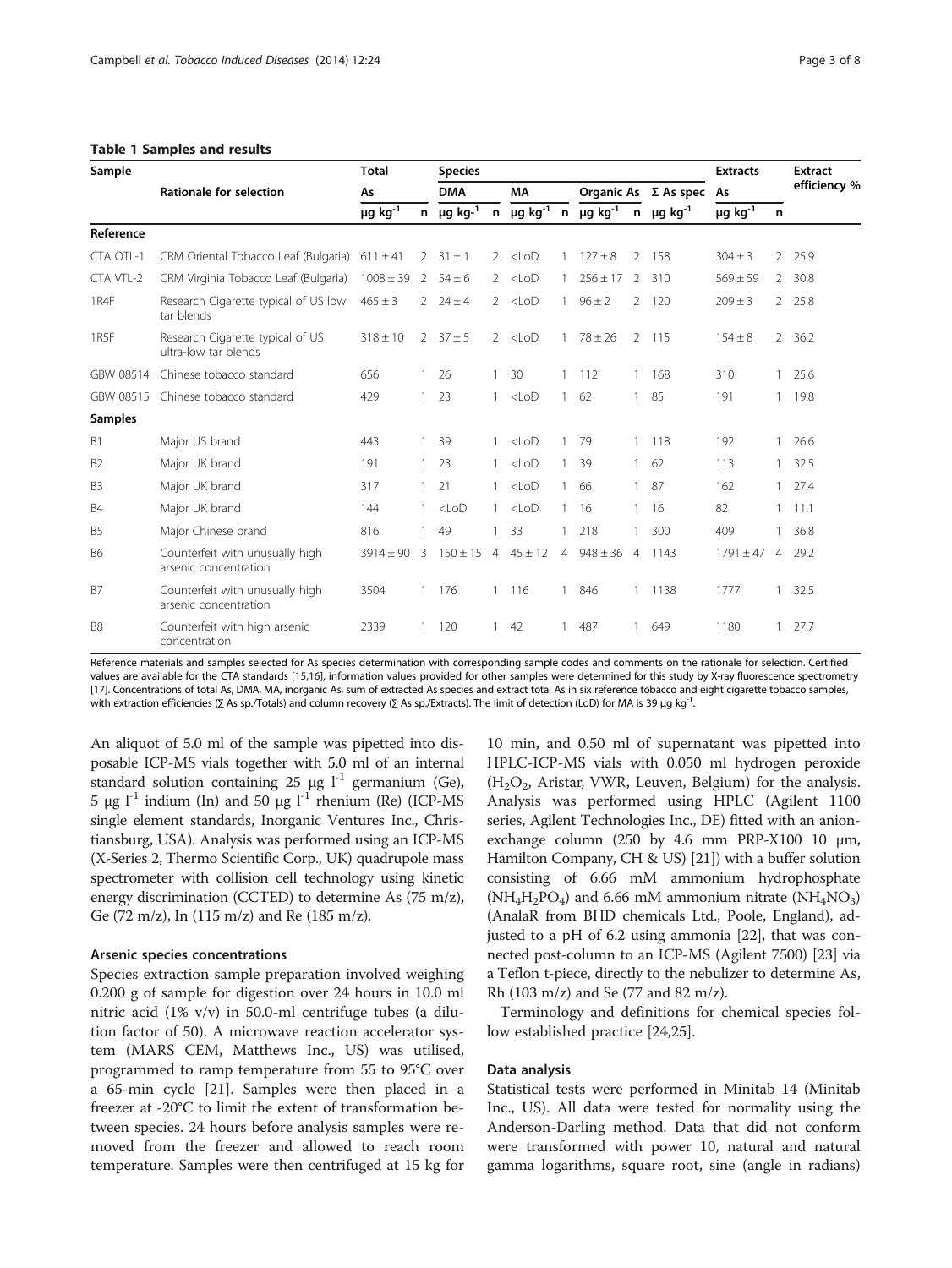<span id="page-3-0"></span>or, if necessary, Box-Cox. Relationships between the arsenic species were established using correlation and regression analysis.

## Results

## Total arsenic concentrations

Analytical recoveries for total As in the CRMs CTA-OTL-1 (certified values =  $539 \pm 60 \mu g$  As kg<sup>-1</sup>) and CTA-VTL-2 (certified value =  $969 \pm 62 \mu$ g As kg<sup>-1</sup>) were 113 ± 7% and  $104 \pm 4$ %, respectively (n = 2) (Table [1\)](#page-2-0). The limit of detection for total As by ICP-MS was 21  $\mu$ g kg<sup>-1</sup> determined by mean plus three standard deviations of the blanks  $(n = 3)$ . There are no certified values for As in reference tobaccos GBW 08514 and GBW 05815, and reference cigarettes 1R4F and 1R5F. Accuracy of the total arsenic determinations is indicated by good agreement with certified values of the reference standards CTA-OTL-1 and CTA-VTL-2 supported by good precision indicated by low standard deviations for these standards (Table [1\)](#page-2-0).

Total arsenic in these 14 samples ranges from 144 to 3914 μg As kg<sup>-1</sup> (median = 538; n = 14), with total As concentrations in extracts ranging from 82 to 1791  $\mu$ g As kg<sup>-1</sup>  $(median = 257; n = 14)$  (Table [1\)](#page-2-0).

As concentrations in the reference standards and legal samples of this study range from 144 - 1008  $\mu$ g kg<sup>-1</sup> (me $dian = 443; n = 11$ ) and are similar to those in the literature [[14](#page-6-0)[,26\]](#page-7-0), indicating that the tobacco plants were probably cultivated in conditions largely uncontaminated with As (Table [1](#page-2-0)). In contrast the plants used to make the three illicit (counterfeit) products have much higher As concentrations (2339 – 3914 μg As kg<sup>-1</sup>; median = 3504, n = 3) and were probably cultivated on soils quite heavily contaminated with arsenic due to natural enrichments in the soil, addition of contaminated fertilisers such as sewage sludge, and/or treatment with arsenical pesticides.

## Arsenic speciation

DMA concentrations ranged from 21 to 176 μg kg-1 (median = 37 μg kg-1; n = 13), MA from <39 μg kg<sup>-1</sup> (limit of detection) to 116  $\mu$ g kg-1 (median = 42  $\mu$ g kg-1;  $n = 5$ ), and inorganic As from 16 to 948 μg kg-1, (me-dian = 104 μg kg-1; n = 14) (Table [1,](#page-2-0) Figure 1). Across all samples, the proportion of extractable as elutable As species ranged from 11.1 to 36.8% (Table [1\)](#page-2-0), indicative of values expected from highly fermented complex organic matrices such as tobacco leaf. Column recoveries ranged from 19.5 to 74.7%, again reflecting that yet unknown, and potentially macromolecule incorporated, As species remain unextracted. It is relevant here that a study of As speciation in Chinese tobacco also identified significant quantities of arsenobetaine and arsenocholine [\[13\]](#page-6-0).

Estimating species concentrations using chemical extraction methods suffers from potential inaccuracy due



to incomplete extraction recoveries, and this and the other studies were hampered by the lack of an accepted speciation reference standard for As in plant material. Notwithstanding, the specific analytical procedure used in this study has been validated and compares favourably with other extraction techniques [[27\]](#page-7-0). Another technical difficulty involving the calculation of species concentrations from the spectra, due to the coelution of the As (III) and DMA elution peaks, was overcome by oxidizing As(III) to As(V) by the addition of  $H_2O_2$  (Aristar, VWR Aristar, Leuven, Belgium) [\[21,22](#page-7-0)]. The addition of sufficient to excess  $H_2O_2$  converts all inorganic As(III) in a sample to As(V) with no degradation of organic arsenicals MA and DMA [[28](#page-7-0)]. An earlier study of the potential to decompose organoarsenic species during this extraction step found that organic arsenic species are very resistant to attack under even harsher extraction conditions than used in the present study [[29](#page-7-0)]. Figure 1, Special constraines and this signal of  $\frac{1}{62}$  is  $\frac{1}{62}$  in  $\frac{1}{62}$  is  $\frac{1}{62}$  in  $\frac{1}{62}$  in  $\frac{1}{62}$  in  $\frac{1}{62}$  in  $\frac{1}{62}$  in  $\frac{1}{62}$  in  $\frac{1}{62}$  in  $\frac{1}{62}$  in  $\frac{1}{62}$  in  $\frac{$ 

As(III) elutes at the ejection front, and  $As(V)$  much later in a distinct peak; oxidisation also enables inorganic As  $(As(III)$  and  $As(V))$  to be differentiated from cationic species which, if present, would also elute with the solvent front [[30](#page-7-0)]. Broadly similar results for inorganic As were obtained for 1R4F (this study, Table [1](#page-2-0) and Figure 1) and 3R4F made with a similar blend of tobacco types and analysed in an independent study [[12](#page-6-0)].

These data demonstrate that MA and DMA are present in minor concentrations compared with inorganic As species in all 14 tobacco samples, as shown graphically in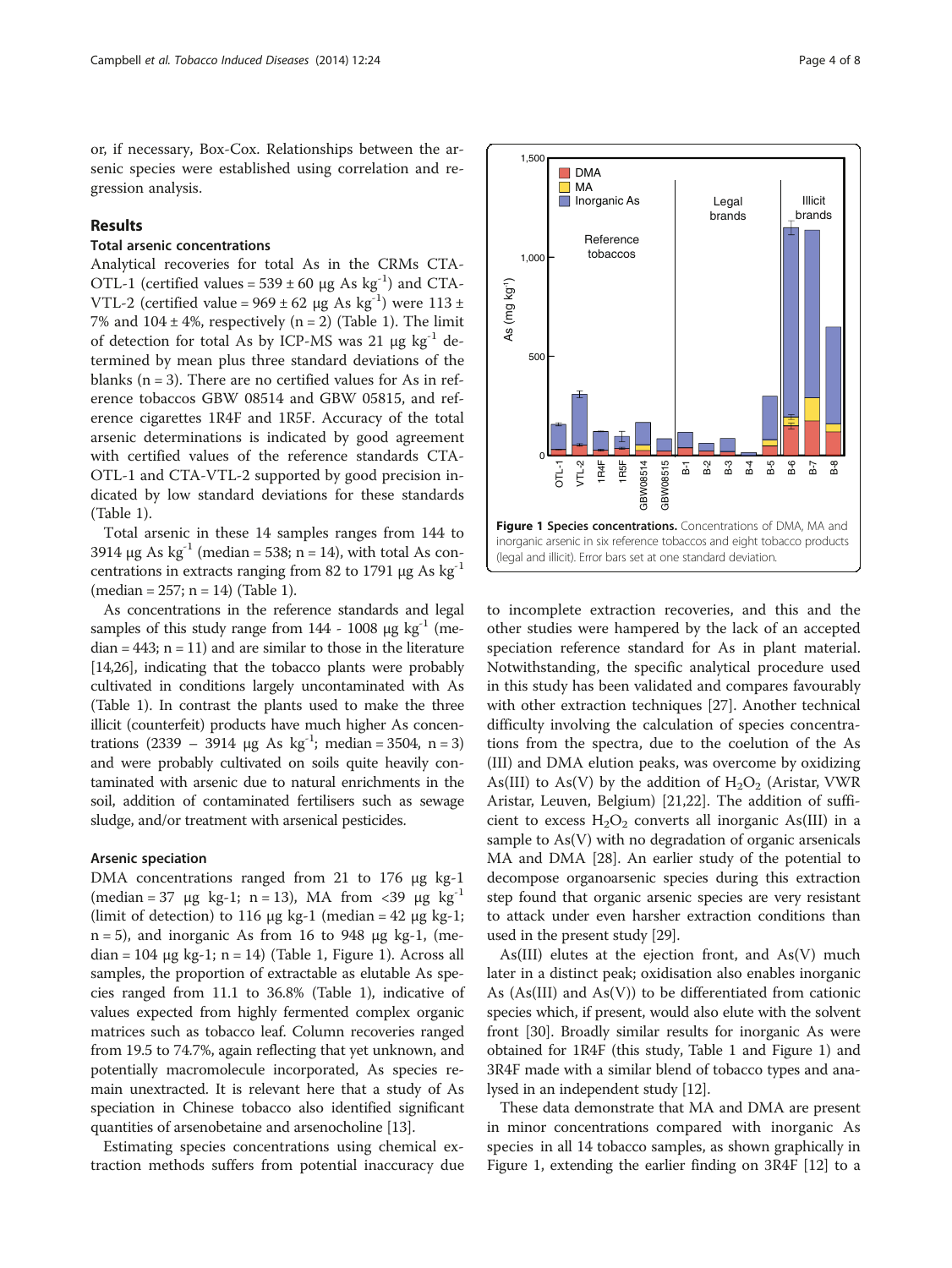much wider range of reference tobaccos and publiclyconsumed products. Also notable is that the same pattern is found in samples of counterfeit products previously shown to have high arsenic concentrations [[14\]](#page-6-0) (B6-B8 in Figure [1\)](#page-3-0). Total arsenic in these samples varies by a factor of over 20 yet the ratios of inorganic:DMA:MA concentrations remain relatively consistent.

While As was found to be present principally in inorganic form with minor DMA and MA contributions, As-thiol complexes may represent a significant proportion of the species not extracted or detected in this analysis [[31\]](#page-7-0).

## Discussion

## Relationships between arsenic species

The 14 samples analysed in this study span a greater range of arsenic concentrations than is normally encountered in cigarette tobacco [\[2](#page-6-0)] and cover a wide geographic range (US, EU, China) yet there is remarkable consistency in the fractions attributable to inorganic arsenic, MA and DMA species. Figure 2 shows how these vary with total sample As, with the slopes of the regression lines indicating that inorganic As is consistently present at about four times the sum of the measured organic species (MA + DMA), a ratio maintained in samples with greatly elevated levels (as in B6-B8 counterfeit products).

MA concentrations are generally lower (but not significantly) than those of DMA, or are below detectable limits. Overall the slopes of the regression lines indicate



and slopes (m) are indicated (both pass through the origin within error).

that approximately 80% of the arsenic species detected in these tobaccos is present as inorganic species with the remaining 20% as DMA and MA.

MA and DMA in plants is thought to be derived from soil rather than from *in planta* metabolism [\[29\]](#page-7-0), as plants appear not to methylate inorganic As, unlike animals, bacteria and fungi [[32](#page-7-0)], though methylated As species are readily translocated to the shoot once assimilated through the root system [[26](#page-7-0)]. Low methylated As content in tobacco samples indicates low As methylation rates in the original growing environment. Relative concentrations of methylated species and total inorganic As species within the reference standards are generally stable, potentially due to growing environment conditions that favour inorganic As bioavailability to the plants (treatment with sewage-based nitrate or phosphate fertilisers), or application of arsenicals directly to the plant (perhaps atmospheric deposition of inorganic dust on leaves). As the presence of biological agents can affect the methylation of soil As, and thus passage into the food chain, as well as amount and source of the contaminant, soil properties, and the magnitude and rate of plant uptake and/or extent of absorption by animals [\[33\]](#page-7-0) it is important to understand these factors in terms of As migration through both food chains and smoking in contributing to human exposure [\[34\]](#page-7-0). Soil has the capacity to buffer the effects of contaminants by binding these agents to soil constituents, or chemically converting them to inactive, insoluble or biologically unavailable forms. These factors alone make for complex dose response relationships in crops [[34\]](#page-7-0) and may provide a strategy for reducing the total As, and more specifically the inorganic As available to the plant, and therefore to the receptor.

### Implications for health

Human toxicity symptoms associated with exposure to arsenic include cancers of the lung and skin, and cardiovascular, gastrointestinal, hepatic and renal diseases [[2](#page-6-0),[3](#page-6-0)]. Our findings on the prevalence of inorganic As species over organic forms, the former being the more toxic and persistent in the human body, could be directly relevant to gastrointestinal exposure during the use of oral tobacco. For smoking, taking the arsenic concentrations presented above we calculate that up to a few hundred ng per cigarette (based on 0.7 g cut tobacco in a single cigarette) could be transferred to the respiratory system under standard ISO smoking conditions using published transference factors [\[5\]](#page-6-0). The highest values are associated with the seized counterfeit products which are distributed illicitly, whereas legal products in the developed world would lead to less exposure. Smoking is a complex process and metal and metalloid components are not necessarily transferred unchanged on liberation from tobacco during the creation of smoke, New compounds may be more or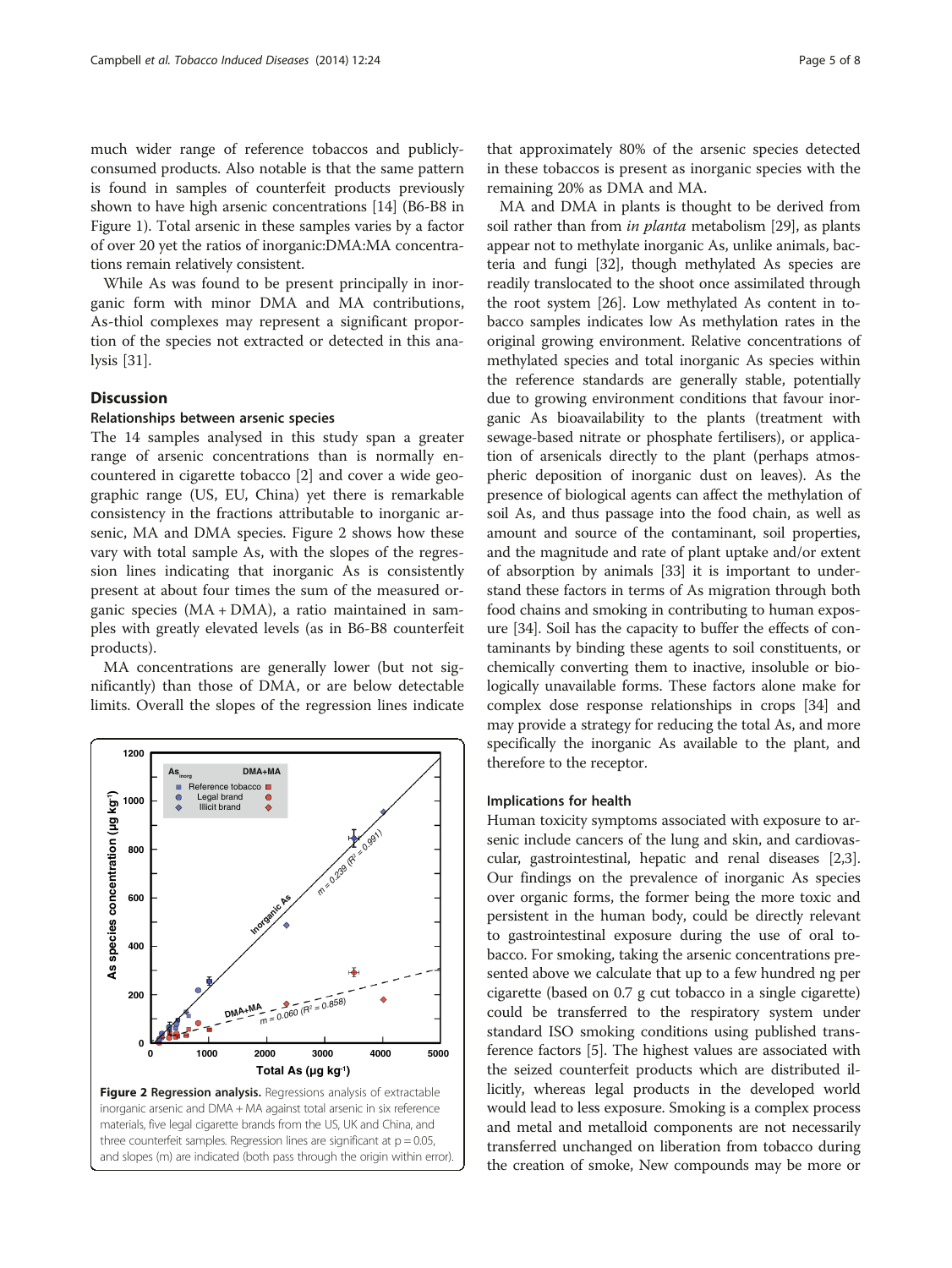less toxic than their precursor compounds, depending on redox conditions and other factors during combustion and smoke ageing. Such changes have recently been explored for arsenic. High resolution XANES spectra demonstrate the dominance of As(III) in smoke condensate [[10](#page-6-0)] and HPLC-ICPMS analyses of smoke condensate indicate that inorganic species predominate [[11](#page-6-0)]. These findings indicate that most of the arsenic to which the smoker is exposed is likely to be present in the more toxic species.

The comparative risks to smokers of exposure to individual hazardous smoke constituents, including metals and metalloids, can be modelled using the component's concentration in typical smoke emissions, inhalation risks, consumption rates, and assumptions such as daily inhalation volume [[6,](#page-6-0)[35\]](#page-7-0). Assuming that the total risk is the sum of the risks of the individual components, the modelling approach has been applied to the comparison of different cigarette products [\[36\]](#page-7-0). Developing this further into a practical risk assessment tool is dependent on reliable analysis of metals and metalloids in smoke. Smoke analysis is analytically difficult and not widely practised compared with the analysis of tobacco. Widespread regulation based on the analysis of smoke emissions is a distant prospect but a methodology for comparing the risks of exposure to metals and metalloids in smoke using analyses of concentrations in precursor tobacco might provide a more practical way forward. This, however, is dependent on demonstrating that it is possible to make reliable predictions of exposure from analyses of tobacco and other parameters.

Tobacco is grown in over 120 countries [\[37\]](#page-7-0). It has long been known that arsenic concentrations in tobacco used to manufacture cigarettes varies with geographical region [[5\]](#page-6-0). China and the United States are the largest producers of tobacco leaf in the developing and developed world respectively [[37](#page-7-0)] and both are major consumers. A recent study estimated a mean value for arsenic of 0.29 mg kg-1 (standard deviation 0.04) in tobacco extracted from 50 samples of popular US cigarette brands [[38\]](#page-7-0), whereas the mean for 47 samples of popular cigarette brands in China is 0.85 mg  $kg^{-1}$  (standard deviation 0.73) [[39](#page-7-0)]. These arsenic levels are significantly different  $(p < 0.001)$  suggesting that smokers in these countries may be exposed to very different levels of arsenic. If, as recent studies suggest, most of this arsenic will be present as an inorganic species and converted to reduced species on combustion, any risk of smoking-related disease due to arsenic exposure would appear to be considerably greater in China, a nation that is home to one quarter of the world's smokers [[40\]](#page-7-0) who consumed 38% of the world's cigarettes in 2009 [[37](#page-7-0)].

## Implications for regulation

While the research literature includes numerous reports of heavy metal levels in tobacco [[41\]](#page-7-0) and a few studies

of heavy metals in cigarette smoke [[6-8\]](#page-6-0) almost no attention has been paid to importance to toxicity of chemical and valence speciation. The lack of information on metal and metalloid speciation is largely due to the difficulties of detecting different species at the very low concentrations found in tobacco and smoke [[12](#page-6-0)]. Such shortcomings are potentially exploitable by those opposing regulation.

If arsenic is to be regulated by means of its concentration in crops and commercial products, as has been recommended [[2](#page-6-0)], then it will be necessary to demonstrate that (1) human exposure to arsenic in tobacco smoke can be predicted from its concentration in raw and processed tobacco, and (2) that a significant fraction of the arsenic to which the smoker is exposed is toxic or carcinogenic, i.e. essentially in the form of reduced inorganic arsenic species.

The dependence of arsenic concentration in smoke on its concentration in processed tobacco can be estimated. The tobacco in 50 popular US brands was analysed for metals and metalloids [[38\]](#page-7-0), and the same brands were smoked using the ISO and Health Canada intense smoking protocols with arsenic being analysed in the total particulate matter of mainstream smoke [\[9](#page-6-0)]. Analysis of the published data shows a significant positive correlation ( $r = 0.40$ ,  $p < 0.01$ ) between arsenic concentration in cigarette tobacco and its concentration in the total particulate matter of mainstream smoke generated under ISO conditions. The correlation was stronger  $(r = 0.59,$ p < 0.0001) for the same brands using the Health Canada intense smoking protocol, regarded by many as closer to real world smoking exposure [[42\]](#page-7-0). A predictive model for the concentration of arsenic under a given smoking regimen needs take into account important factors including tobacco mass, length of cigarette rod and filter ventilation [[9\]](#page-6-0). The range of arsenic in the US brands is narrow, approximately 0.2-0.4  $\mu$ g g<sup>-1</sup> [\[38](#page-7-0)] and any useful predictive model would need to span a much wider range reflecting global tobacco compositions. Notwithstanding, the US datasets demonstrate that such modelling is possible.

It is suggested here that the oxidation state of arsenic in tobacco leaf is irrelevant to the issue of regulation of products designed to be smoked. It has recently been shown that on combustion a cigarette liberates arsenic only in its As(III) oxidation state regardless of initial redox state in the precursor tobacco [[10](#page-6-0)]. This is probably due to reduction processes in the burning zone and it is possible that As(III) is preferentially liberated. Furthermore, no evidence was found for oxidation to  $As(V)$  within 30 minutes of the conclusion of the smoking experiment. Note that an alternative view of the redox behaviour of arsenic has been presented [[11\]](#page-6-0) although the more recent study [[10](#page-6-0)] had the advantage of the much greater sensitivity inherent in a third generation synchrotron.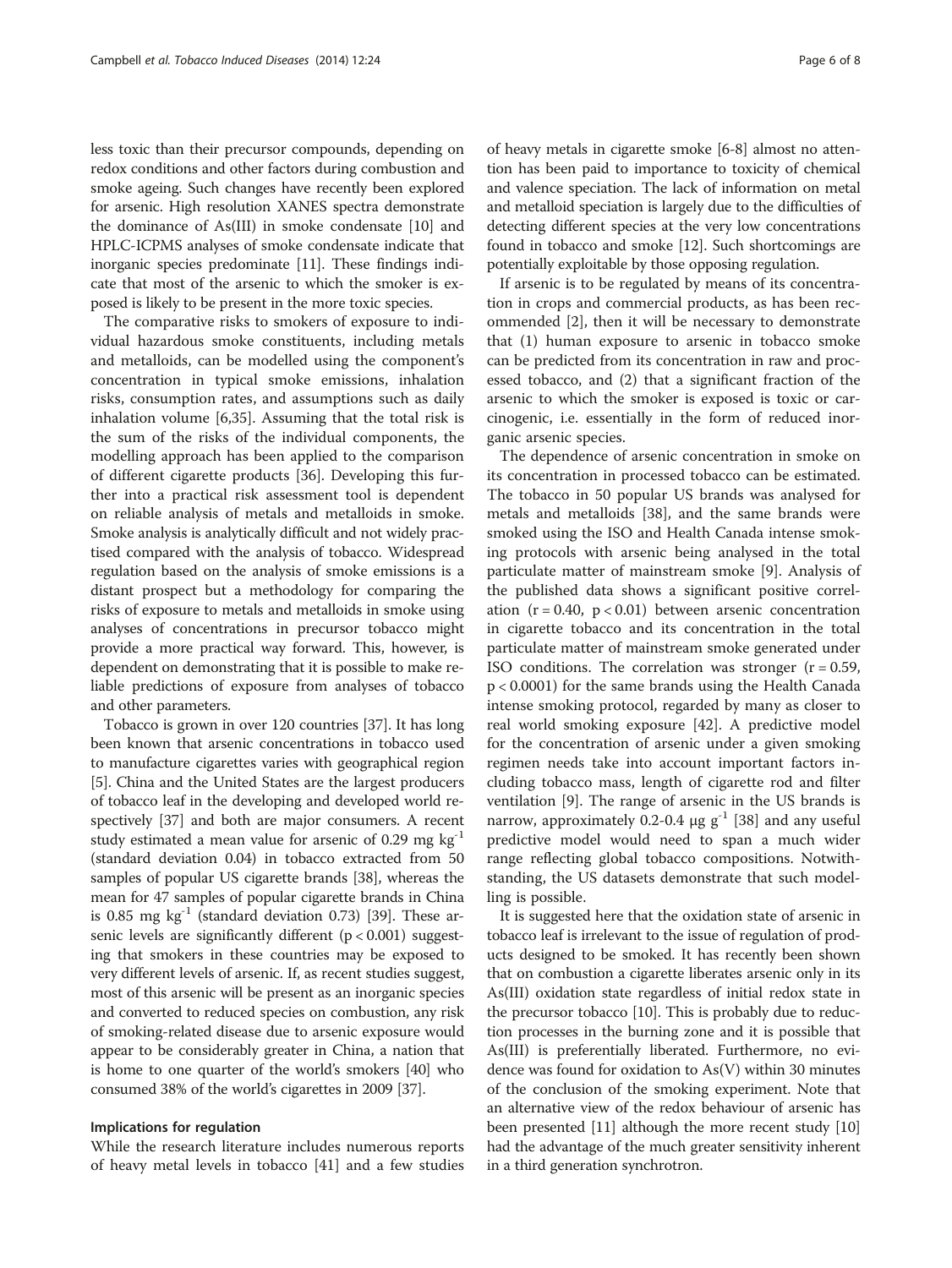<span id="page-6-0"></span>These findings support the possibility of reducing the risks of smoking by regulation on the basis of arsenic concentration in tobacco crops and products assuming robust predictive models can be established for arsenic speciation and transference rates from leaf to smoke, as discussed above.

## Conclusions

The principal organic arsenic species detected in the 14 tobaccos analysed were DMA (detected in 13 samples) and MA (detected in 5 samples). Both organic and inorganic species increase with total arsenic concentration and regression analysis indicates that inorganic forms of arsenic dominate over all analysed organic species (DMA + MA) by a factor of 4:1 in tobaccos sampled over a wide range of compositions and geographical regions.

Given that inorganic arsenic is considered to be more toxic to humans than organic forms this has consequences for the health of users of oral tobacco and, depending on changes that may occur during combustion, also for the health of smokers.

A consequence of large regional differences in arsenic concentrations in tobacco may be geographical differences in degree of exposure and risk to health, China being notable for the high levels of arsenic in many of its cigarette brands.

The evidence presented in this paper provides tentative support for the recent proposal to regulate arsenic in tobacco crops and products [2] with the expectation that predictive models can be derived for exposure to inorganic arsenic species during smoking.

#### Competing interests

The authors declare that they have no competing interests.

#### Authors' contributions

RC carried out the HPLC-ICPMS analyses and drafted the original manuscript. WS conceived of the study, participated in its design and coordination, and helped to draft the manuscript. AM participated in the design of the study and helped to draft the manuscript. The remaining authors read and approved the final manuscript following the untimely death of RC.

#### Acknowledgements

Financial support for Rob Campbell's PhD Studentship was provided by Rijksinstituut voor Volksgezondheid en Milieu (RIVM) Netherlands for which we are very grateful. The authors thank Antoon Opperhuizen of RIVM and Netherlands Food and Consumer Product Safety Authority for useful discussions. Helle Hansen, Gareth Norton and Claire Deacon of the Institute of Biology and Environmental Science, University of Aberdeen provided valuable support with sample preparation and HPLC analysis, as did Angus Calder of the Department of Earth & Environmental Sciences, University of St Andrews with ICP-MS and XRF analysis. Drs Reinskje Talhout and Walther Klerx of RIVM provided practical support and helpful comments on a draft of the paper.

Robert Campbell, who made substantial contributions to every aspect of this paper, sadly died as it was being completed. He was a fine young scientist who is greatly missed and his co-authors dedicate this paper to his memory.

#### Author details

<sup>1</sup>Department of Earth & Environmental Sciences, University of St Andrews, Irvine Building, North Street, St Andrews, Fife KY16 9AL, UK. <sup>2</sup>Institute for

Global Food Security, Queen's University Belfast, David Keir Building, Stanmills Road, Belfast BT9 5AG, UK.

### Received: 2 April 2014 Accepted: 26 November 2014 Published online: 11 December 2014

#### References

- Talhout R, Schultz T, Florek E, van Benthem J, Wester P, Opperhuizen A: Hazardous compounds in tobacco smoke. Int J Environ Res Public Health 2011, 8:613–628.
- 2. WHO: Report on the scientific basis of tobacco product regulation: fourth report of a WHO study group. In Book Report on the Scientific Basis of Tobacco Product Regulation: Fourth Report of a WHO Study Group (Editor ed.^eds.), Volume 967. Geneva, Switzerland: World Health Organisation; 2012:83.
- 3. IARC: Arsenic, metals, fibres, and dusts. IARC monographs on the evaluation of carcinogenic risks to humans. In Book Arsenic, Metals, Fibres, and Dusts. IARC Monographs on the Evaluation of Carcinogenic Risks to Humans (Editor ed.^eds.), Volume 100C. Lyon, France: International Agency for Research on Cancer; 2012:501pp.
- 4. Arsenic in drinking water. [\[http://www.who.int/water\\_sanitation\\_health/](http://www.who.int/water_sanitation_health/dwq/chemicals/arsenic.pdf) [dwq/chemicals/arsenic.pdf\]](http://www.who.int/water_sanitation_health/dwq/chemicals/arsenic.pdf)
- 5. Lugon-Moulin N, Martin F, Krauss MR, Ramey PB, Rossi L: Arsenic concentration in tobacco leaves: a study on three commercially important tobacco (nicotiana tabacum L.) types. Water Air Soil Pollut 2008, 192:315–319.
- 6. Behera SN, Xian H, Balasubramanian R: Human health risk associated with exposure to toxic elements in mainstream and sidestream cigarette smoke. Sci Total Environ 2014, 472:947–956.
- 7. Counts ME, Morton MJ, Laffoon SW, Cox RH, Lipowicz PJ: Smoke composition and predicting relationships for international commercial cigarettes smoked with three machine-smoking conditions. Regul Toxicol Pharmacol 2005, 41:185–227.
- 8. Gregg E, Hill C, Hollywood M, Kearney M, McAdam K, McLaughlin D, Purkis S, Williams M: The UK smoke constituents testing study: Summary of results and comparison with other studies. Beiträge zur Tabakforschung International 2004, 21:117–138.
- 9. Pappas S, Fresquez MR, Martone N, Watson CH: Toxic metal concentrations in mainstream smoke from cigarettes available in the USA. J Anal Toxicol 2014, 38:204–211.
- 10. Campbell RCJ, Stephens WE, Finch AA, Geraki K: Controls on the valence species of arsenic in tobacco smoke: XANES investigation with implications for health and regulation. Environ Sci Technol 2014, 6:3449–3456.
- 11. Liu C, Wright CG, McAdam KG, Taebunpakul S, Heroult J, Braybrook J, Goenaga-Infante H: Arsenic speciation in tobacco and cigarette smoke. Beiträge zur Tabakforschung Int Contrib Tob Res 2012, 25:375–380.
- 12. Taebunpakul S, Liu C, Wright C, McAdam K, Heroult J, Braybrook J, Goenaga-Infante H: Determination of total arsenic and arsenic speciation in tobacco products: from tobacco leaf and cigarette smoke. J Anal At Spectrom 2011, 26:1633–1640.
- 13. Zhang J, Liu X, Huang C, Liu Z, Xu H, Xie W: Speciation analysis of arsenic in tobacco and tobacco products. Tob Sci Tech 2013, 6:53–56.
- 14. Stephens WE, Calder A, Newton J: **Source and health implications of high** toxic metal concentrations in illicit tobacco products. Environ Sci Tech 2005, 39(2):479–488.
- 15. Dybczynski R, Polkowskamotrenko H, Samczynski Z, Szopa Z: New polish certified reference materials for multielement inorganic trace analysis. Fresenius J Anal Chem 1993, 345:99–103.
- 16. Dybczynski R, Polkowskamotrenko H, Samczynski Z, Szopa Z: Virginia tobacco leaves (CTA-VTL-2) - New polish CRM for inorganic trace analysis including microanalysis. Fresenius J Anal Chem 1998, 360:384–387.
- 17. Stephens WE, Calder A: Analysis of non-organic elements in plant foliage using polarised X-ray fluorescence spectrometry. Anal Chim Acta 2004, 527:89–96.
- 18. Yuping W, Dongdan W, Qiongzhen L, Jinhui Y: Determination of some metal elements from the HCl lixivium of tobacco by inductively coupled plasma-atomic emission spectrometry. Chin J Anal Chem 2002, 30:315-317.
- 19. Chepiga TA, Morton MJ, Murphy PA, Avalos JT, Bombick BR, Doolittle DJ, Borgerding MF, Swauger JE: A comparison of the mainstream smoke chemistry and mutagenicity of a representative sample of the US cigarette market with two Kentucky reference cigarettes (K1R4F and K1R5F). Food Chem Toxicol 2000, 38:949–962.